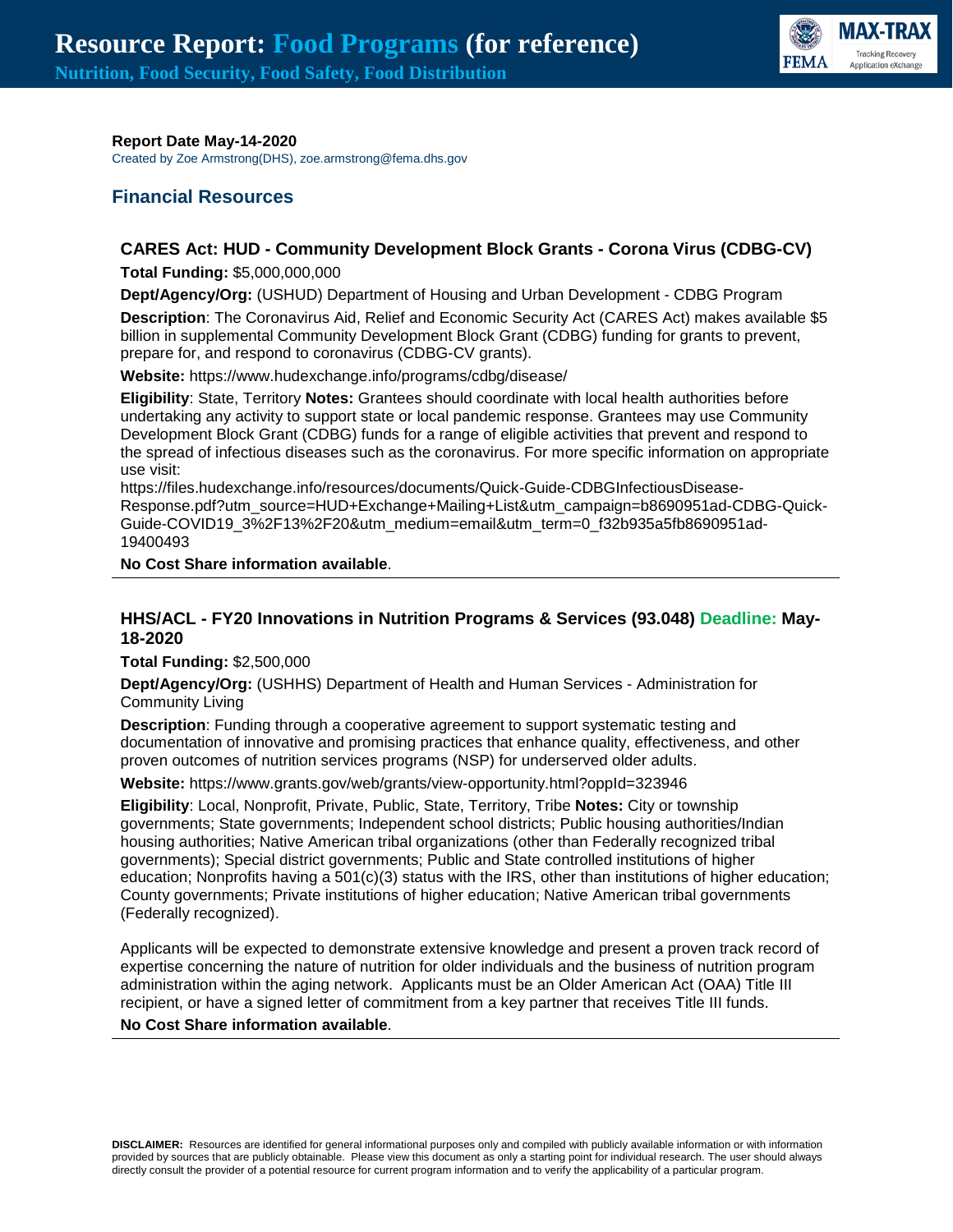

# **HHS/ACL - FY20 Innovations in Nutrition Programs & Services: Research (93.048) Deadline: May-18-2020**

**Total Funding:** \$600,000

**Dept/Agency/Org:** (USHHS) Department of Health and Human Services - Administration for Community Living

**Description**: Funding through a cooperative agreement for research and documentation of innovative and promising practices that enhance quality, effectiveness, and other proven outcomes of nutrition services programs (NSP) for underserved older adults.

**Website:** https://www.grants.gov/web/grants/view-opportunity.html?oppId=323947

**Eligibility**: Local, Nonprofit, Private, Public, State, Territory, Tribe **Notes:** Native American tribal governments (Federally recognized); Public housing authorities/Indian housing authorities; Nonprofits having a 501(c)(3) status with the IRS, other than institutions of higher education; State governments; Private institutions of higher education; City or township governments; Special district governments; Public and State controlled institutions of higher education; Native American tribal organizations (other than Federally recognized tribal governments); Independent school districts; County governments.

Successful applicants will be expected to have demonstrated knowledge and a proven track record of expertise concerning the nature of nutrition for older individuals and the business of nutrition program administration within the Older American Act (OAA) aging services network. Applicants must be an OAA Title III recipient, or have a signed letter of commitment from a key partner that receives Title III funds.

#### **No Cost Share information available**.

### **HHS/HRSA: Ryan White HIV/AIDS Program Parts A and B Deadline: May-29-2020 Funding not identified**

**Dept/Agency/Org:** (USHHS) Department of Health and Human Services - Administration for Community Living

**Description**: Ryan White Parts A and B grants can be used to support nutrition for clients with HIV.

**Website:** https://hab.hrsa.gov/about-ryan-white-hivaids-program/ryan-white-hivaids-program-legislation

**Eligibility**: State **Notes:** Under 42 U.S.C. §§ 300ff-29a and 300ff-88(11) (sections 2620 and 2689(11) of the PHS Act), a "State" – defined as all 50 States, the District of Columbia, the Commonwealth of Puerto Rico, the Virgin Islands, Guam, American Samoa, the Commonwealth of the Northern Mariana Islands, the Republic of

Palau, the Federated States of Micronesia, and the Republic of the Marshall Islands – is eligible for RWHAP Part B supplemental funding. However, any state/territory that had an unobligated balance of more than five percent of their FY 2018 formula funds is not eligible to apply for the FY 2020 RWHAP State/Territories Part B Supplemental Grant Program. Based on the criteria listed above, the following entities are not eligible to apply to this NOFO: • American Samoa • Marshall Islands • Montana • Nevada • Oregon

**No Cost Share information available**.

# **CARES Act: HHS/ACL - Aging and Disability Services Programs - FY2020/FY2021**

**Total Funding:** \$955,000,000

**Dept/Agency/Org:** (USHHS) Department of Health and Human Services - Administration for Community Living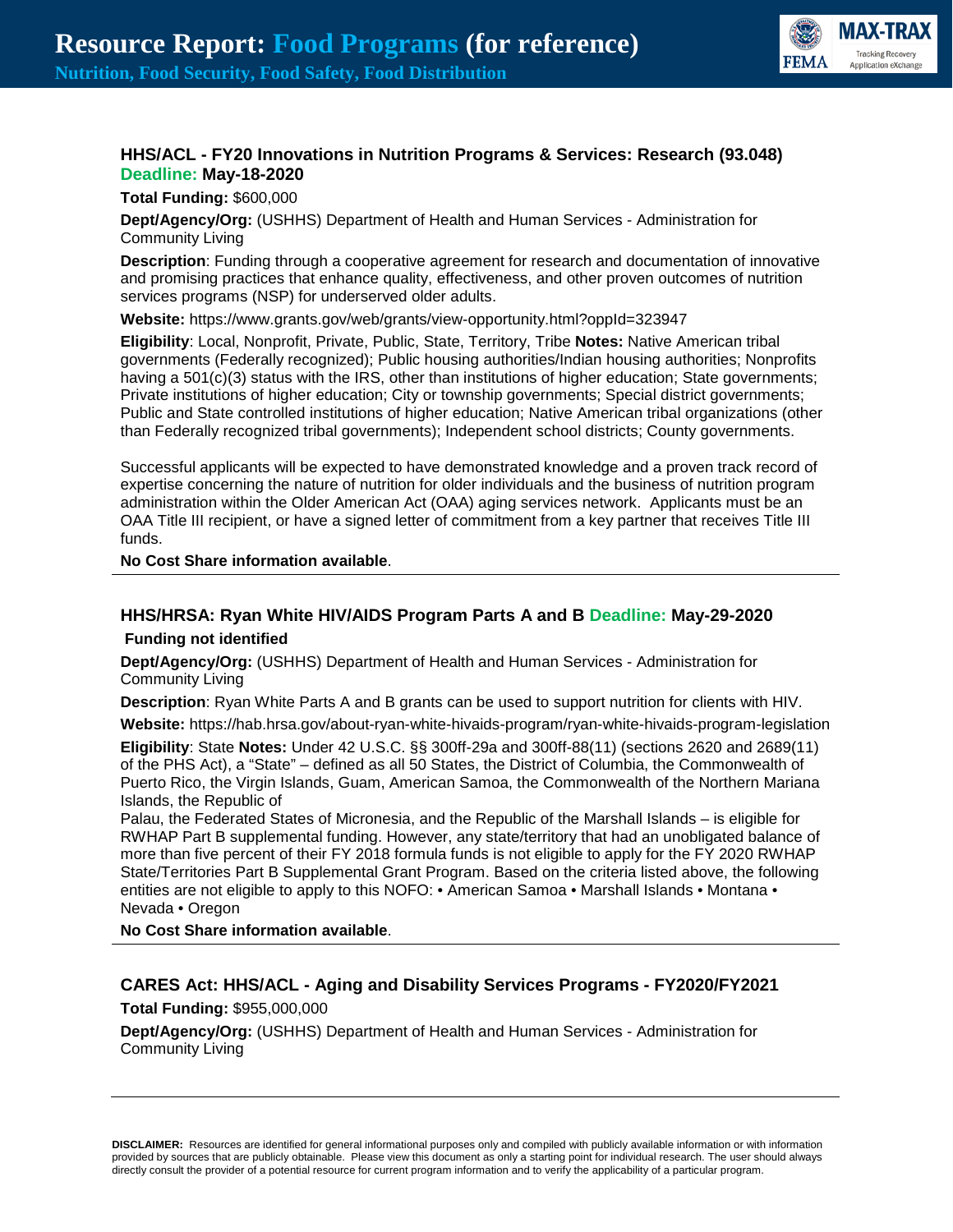

**Description**: For an additional amount for Aging and Disability Services Programs, \$955,000,000, to remain available until September 30, 2021, to prevent, prepare for, and respond to coronavirus, domestically or internationally.

**Website:** https://acl.gov/COVID-19 **Eligibility**: Local, State, Territory, Tribe **Notes:** SLTTs **No Cost Share information available**.

# **HHS/NIH - Healthy Habits: Timing for Developing Sustainable Healthy Behaviors in Children and Adolescents Deadline: Jan-07-2021**

#### **Funding not identified**

**Dept/Agency/Org:** (USHHS) Department of Health and Human Services

**Description**: Employ innovative research to identify mechanisms of influence and/or promote positive sustainable health behavior(s) in children and youth (birth to age 18). Positive health behaviors may include: developing healthy sleep patterns, developing effective self-regulation strategies, adaptive decision making in risk situations, practicing proper dental hygiene, eating a balanced and nutritious diet, engaging in age-appropriate physical activity and/or participating in healthy relationships. Applications to promote positive health behavior(s) should target social and cultural contexts, including, but not limited to: schools, families, communities, population, food industry, age appropriate learning tools and games, social media, social networking, technology and mass media.

The goal of this FOA is to promote research that identifies and enhances processes that promote sustainable positive behavior or changes social and cultural norms that influence health and future health behaviors.

**Website:** https://www.grants.gov/web/grants/view-opportunity.html?oppId=298956

**Eligibility**: Local, Nonprofit, Private, Public, State, Territory, Tribe **Notes:** Native American tribal organizations (other than Federally recognized

tribal governments); County governments; Native American tribal governments (Federally recognized); Independent school districts; State governments; Nonprofits having a 501(c)(3) status with the IRS, other than institutions of higher education; Others; Special district governments; Small businesses; For profit organizations other than small businesses; Public and State controlled institutions of higher education; Public housing authorities/Indian housing authorities; Private institutions of higher education; City or township governments; Nonprofits that do not have a 501(c)(3) status with the IRS, other than institutions of higher education.

Other Eligible Applicants include the following: Alaska Native and Native Hawaiian Serving Institutions; Asian American Native American Pacific Islander Serving Institutions (AANAPISISs); Eligible Agencies of the Federal Government; Faith-based or Community-based Organizations; Hispanic-serving Institutions; Historically Black Colleges and Universities (HBCUs); Indian/Native American Tribal Governments (Other than Federally Recognized); Non-domestic (non-U.S.) Entities (Foreign Organizations); Regional Organizations; Tribally Controlled Colleges and Universities (TCCUs) ; U.S. Territory or Possession.

**No Cost Share information available**.

### **CARES Act: EPA - Science and Technology - FY2020/FY2021**

**Total Funding:** \$2,250,000,000

**Dept/Agency/Org:** (USEPA) Environmental Protection Agency

**Description**: For cleaning and disinfecting equipment or facilities of the Environmental Protection Agency and supporting research on methods to reduce risks from environmental transmission of coronavirus via contaminated surfaces or materials.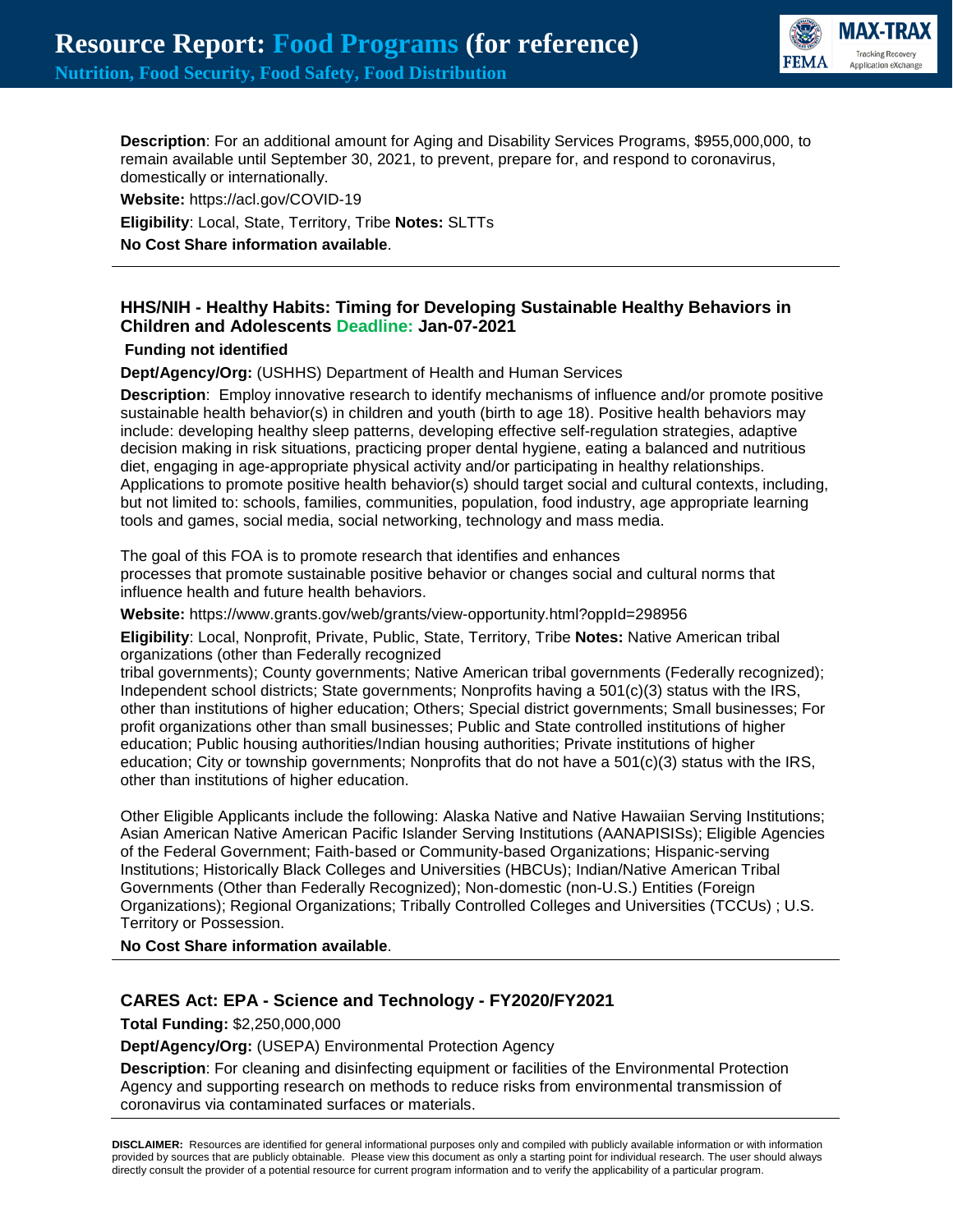

**Website:** https://www.epa.gov/innovation/science-and-technology **Eligibility**: Federal **Notes:** SLTT related EPA facilities. **No Cost Share information available**.

# **DOL/ETA - The National Farmworker Jobs Program (NFJP) Career Services and Training and Housing (17.264) Deadline: May-14-2020**

**Total Funding:** \$91,896,000

**Dept/Agency/Org:** (USDOL) Department of Labor - Employment and Training Administration **Description**: Funds to counter chronic unemployment and underemployment experienced by migrant and seasonal farmworkers and their dependents who depend primarily on jobs in agricultural labor.

**Website:** https://www.grants.gov/web/grants/view-opportunity.html?oppId=326315

**Eligibility**: Local, Nonprofit, State, Territory, Tribe **Notes:** Entities must have: 1) an understanding of the problems of eligible migrant and

seasonal farmworkers (including their dependents); 2) a familiarity with the agricultural industries and the labor market needs of the proposed service area; and 3) the ability to demonstrate a capacity to administer and deliver effectively a diversified program of workforce investment activities (including youth workforce investment activities) and related assistance for eligible migrant and seasonal farmworkers. The Department encourages applications from organizations who may not have received NFJP grants.

**No Cost Share information available**.

# **DHS/FEMA - Emergency Food and Shelter Program (EFSP)**

**Total Funding:** \$200,000,000

**Dept/Agency/Org:** (USDHS) Department of Homeland Security (FEMA specific) - Federal Emergency Management Agency

**Description**: To provide shelter, food and supportive services to individuals, families, and households who have economic, non-disaster related emergencies.

**Website:** https://www.fema.gov/media-library/assets/documents/24422

**Eligibility**: Nonprofit

**No Cost Share information available**.

### **CARES Act: USDA/Office of the Secretary - Agricultural Programs - FY20, FY21, FY22, FY23, FY24**

**Total Funding:** \$9,500,000,000

**Dept/Agency/Org:** (USDA) Department of Agriculture - Office of the Secretary

**Description**: For agricultural producers impacted by coronavirus: specialty crops, local food systems (farmers markets, restaurants, schools, livestock/dairy producers)

**Website:** https://www.ams.usda.gov/rules-regulations/paca/questions-and-answers

**Eligibility**: Federal, Local, State, Territory, Tribe **Notes:** SLTT activities related to aspects of food production.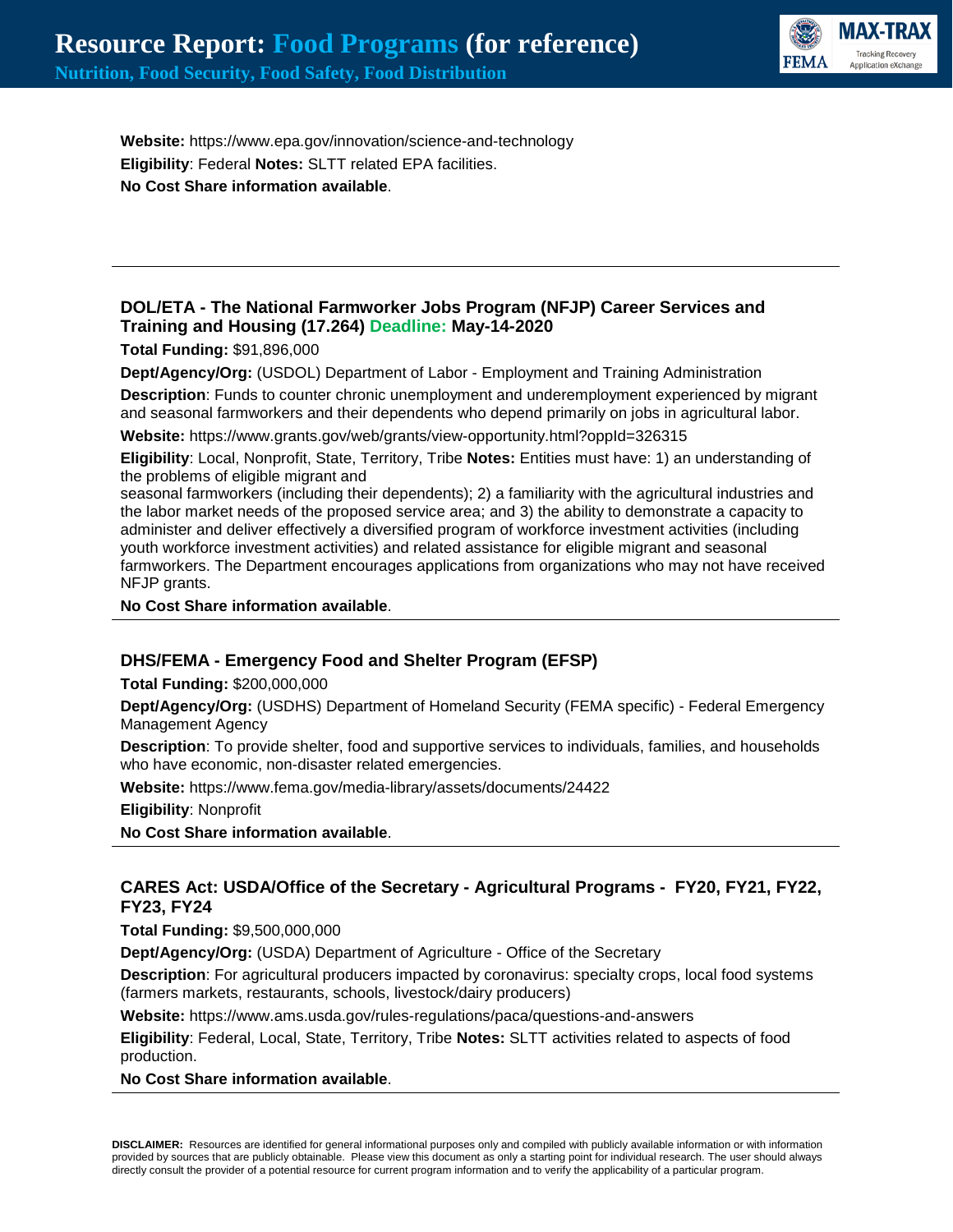

# **USDA/NRCS - Urban Agriculture and Innovation Production (UAIP) Competitive Grants Program Deadline: Jul-06-2020**

**Total Funding:** \$3,000,000

**Dept/Agency/Org:** (USDA) Department of Agriculture - Natural Resources Conservation Service

**Description**: Supports the development of urban agriculture and innovative production activities by funding Planning Projects (PP) and Implementation Projects (IP) led by nonprofit organizations, local or Tribal governments, and schools.

**Website:** https://www.grants.gov/web/grants/view-opportunity.html?oppId=326802

**Eligibility**: Academic Institution, Local, Nonprofit, State, Territory, Tribe **Notes:** Native American tribal organizations (other than Federally recognized tribal governments)

Nonprofits that do not have a  $501(c)(3)$  status with the IRS, other than institutions of higher education Special district governments

City or township governments

Nonprofits having a 501(c)(3) status with the IRS, other than institutions of higher education County governments

Native American tribal governments (Federally recognized)

Any school that serves any of the grades kindergarten through grade 12 are also eligible to apply.

Applications will be accepted from eligible entities in any of the 50 States, the District of Columbia, the Caribbean Area (Puerto Rico and the U.S. Virgin Islands), and the Pacific Islands Area (Guam, American Samoa, and the Commonwealth of the Northern Mariana Islands).

**No Cost Share information available**.

# **USDA/NIFA: Food Insecurity Nutrition Incentive Grant Program Deadline: May-18-2020 Total Funding:** \$41,500,000 **Award Ceiling:** 500000

**Dept/Agency/Org:** (USDA) Department of Agriculture - National Institute of Food and Agriculture

**Description**: To support projects to increase the puchase of fruits and vegetables among low-income consumers participating in the Supplemental Nutrition Assistance Program (SNAP) by providing incentives at the point of purchase.

**Website:** https://nifa.usda.gov/funding-opportunity/food-insecurity-nutrition-incentive-fini-grant-program **Eligibility**: Federal, Local, Nonprofit, State, Territory, Tribe **Notes:** Applications may only be submitted by government agencies and non-profit organizations.

All FINI projects must: (1) increase the purchase of fruits and vegetables by low-income consumers participating in SNAP by providing incentives at the point of purchase; (2) operate through authorized SNAP retailers, and in compliance with all relevant SNAP regulations and operating requirements; (3) agree to participate in the FINI comprehensive program evaluation; (4) ensure that the same terms and conditions apply to purchases made by individuals with SNAP benefits and with incentives under the FINI grants program as apply to purchases made by individuals who are not members of households receiving benefits as provided in 7 C.F.R. 278.2(b); and (5) include effective and efficient technologies for benefit redemption systems that may be replicated in other States and communities

Financial incentives disbursed through a FINI grant project may only be redeemable for SNAP eligible food as defined by the Food and Nutrition Act of 2008 and SNAP regulations.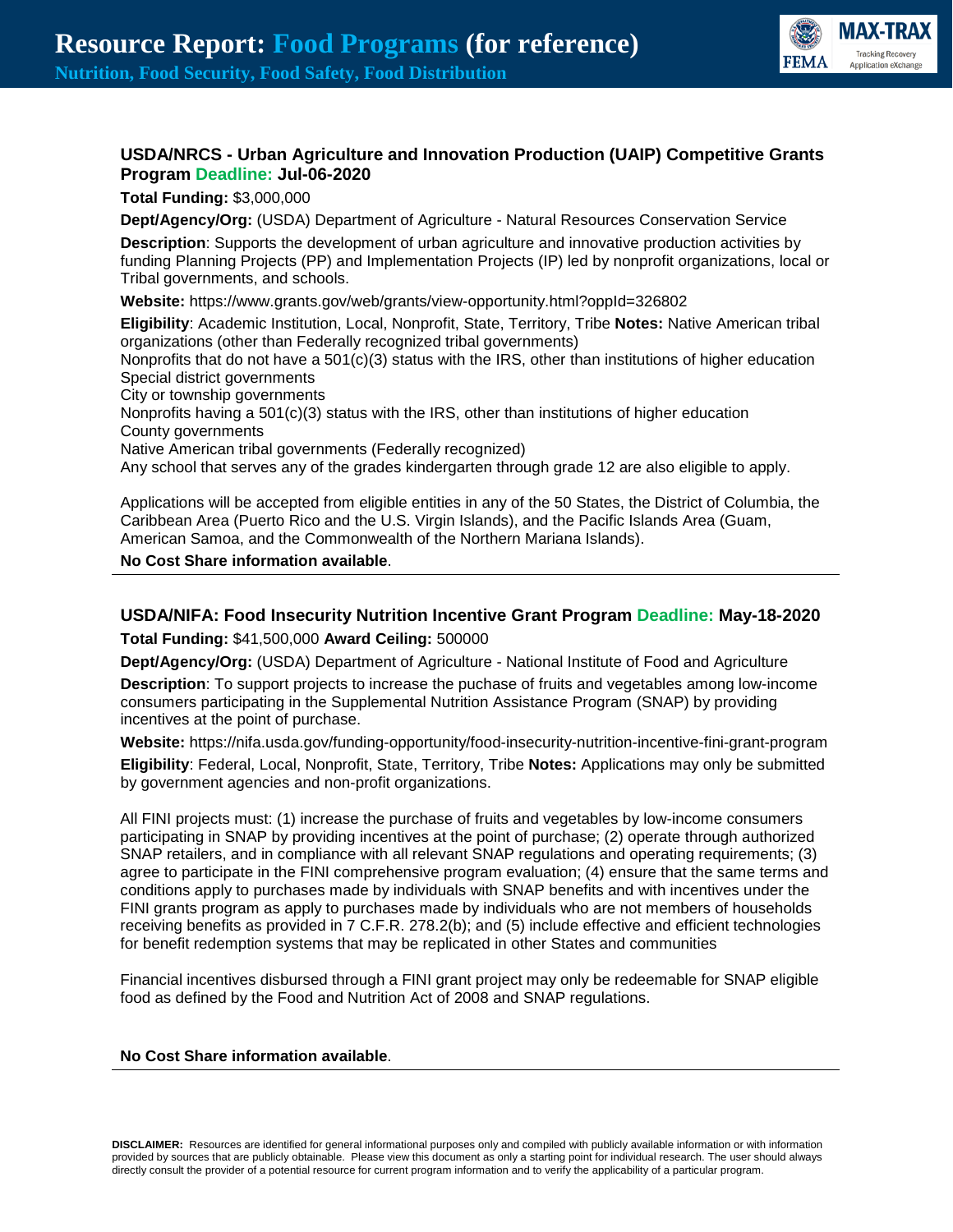

# **USDA/NIFA - Community Food Projects Program (10.225) Deadline: Jun-03-2020**

**Total Funding:** \$4,800,000

**Dept/Agency/Org:** (USDA) Department of Agriculture - National Institute of Food and Agriculture **Description**: Promote comprehensive responses to local food access, farm, and nutrition issues; and Meet specific state, local or neighborhood food and agricultural needs.

#### No website listed.

**Eligibility**: Nonprofit, Private, Public, Public/Private Institutions of Higher Education, Tribe **Notes:** Public food program service providers, tribal organizations, or private nonprofit entities, including gleaners.

1. They must have experience in the area of: a. community food work, particularly concerning small and medium-size farms, including the provision of food to people in low-income communities and the development of new markets in low-income communities for agricultural producers; b. job training and business development activities for food-related activities in low-income communities; and c. efforts to reduce food insecurity in the community, including food distribution, improving access to services, or coordinating services and programs.

2. Demonstrate competency to implement a project, provide fiscal accountability, collect data, and prepare reports and other necessary documentation.

3. Demonstrate a willingness to share information with researches, evaluators, practitioners, and other interested parties, including a plan for dissemination of results; and 4. Collaborate with one or more local partner organizations to achieve at least one of the hunger-free communities goal.

### **No Cost Share information available**.

### **USDA/NIFA-Food and Agriculture Service Learning Program (10.522) Deadline: Jun-04- 2020**

**Total Funding:** \$960,000

**Dept/Agency/Org:** (USDA) Department of Agriculture - National Institute of Food and Agriculture

**Description**: Program aims to increase the capacity for food, garden, and nutrition education within host organizations or entities, such as school cafeterias and classrooms, while fostering higher levels of community engagement between farms and school systems.

**Website:** https://www.grants.gov/web/grants/view-opportunity.html?oppId=325889

**Eligibility**: Federal, For-Profit Organizations, Individuals, Private, Public/Private Institutions of Higher Education **Notes:** State agricultural experiment stations; colleges and universities; university research foundations; other research institutions and organizations; Federal agencies; national laboratories; private organizations, foundations, or corporations; individuals; or any group consisting of two or more entities of these.

The eligibility requirements are limited to the applicant. Project partners and collaborators need not meet the eligibility requirements.

**No Cost Share information available**.

# **USDA/NIFA - Farm Business Management and Benchmarking Competitive Grants Program (FBMB) Deadline: Jun-05-2020**

**Total Funding:** \$1,850,000

**Dept/Agency/Org:** (USDA) Department of Agriculture - National Institute of Food and Agriculture

**Description**: The Farm Business Management and Benchmarking (FBMB) Competitive Grants Program provides funds for improving the farm management knowledge and skills of agricultural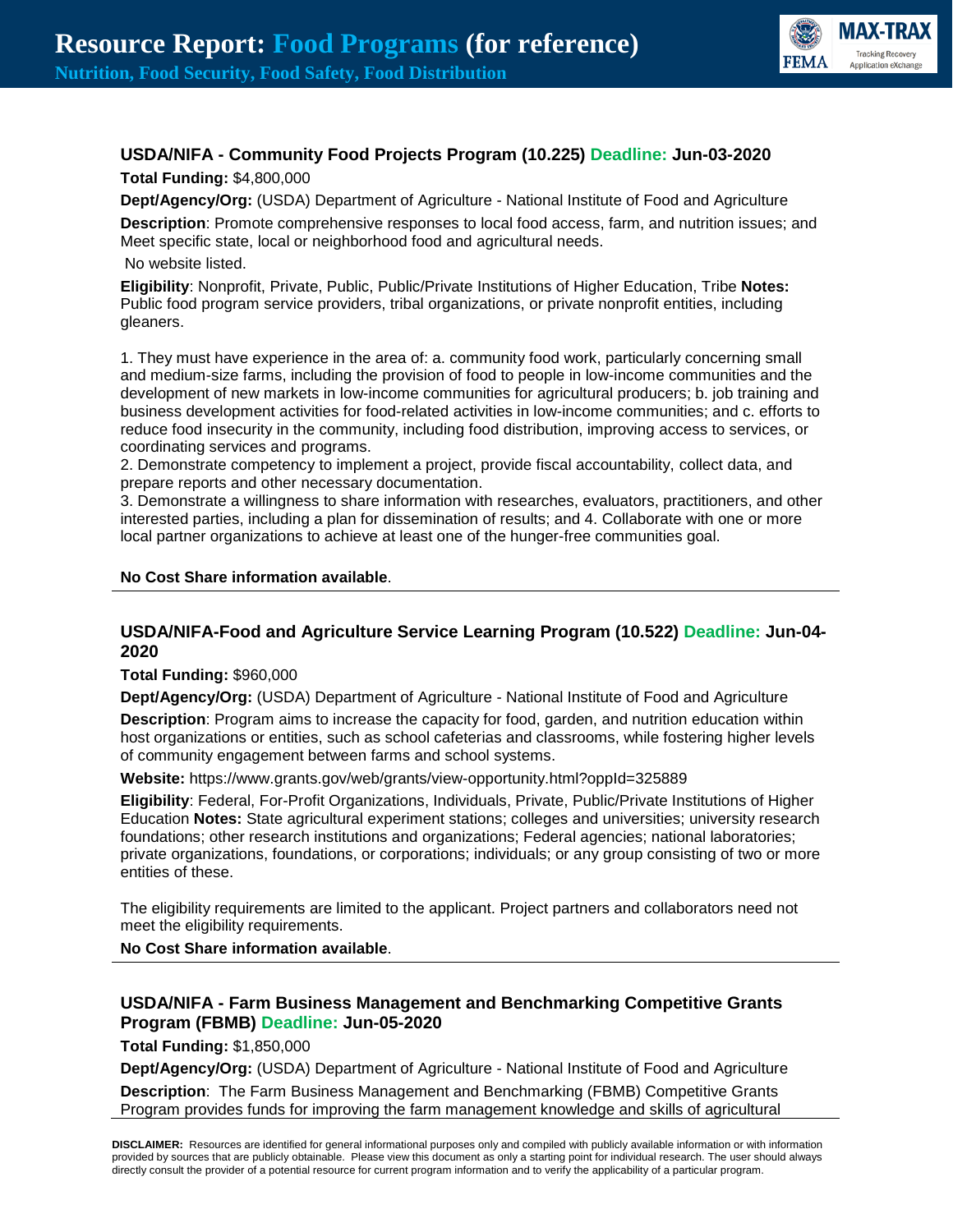

producers by maintaining and expanding a national, publicly available farm financial management database to support improved farm management.

**Website:** https://www.grants.gov/web/grants/view-opportunity.html?oppId=326645

**Eligibility**: Academic Institution, Federal, For-Profit Organizations, Individuals, Large Business, Private, Public/Private Institutions of Higher Education, Small Business, State **Notes:** Pursuant to 7 U.S.C. 450i (b) (7), eligible applicant means: 1. State agricultural experiment station; 2. College and universities; 3. University research foundation; 4. Other research institutions and organizations; 5. Federal agencies; 6. National laboratories; 7. Private organizations or corporations; 8. Individuals; or 9. Any group consisting of two (2) or more of the entities described in numbers (1) thru (9).

#### **No Cost Share information available**.

# **USDA/NIFA - Enhancing Agricultural Opportunities for Military Veterans (10.334) Deadline: Jun-26-2020**

**Total Funding:** \$9,595,000

**Dept/Agency/Org:** (USDA) Department of Agriculture - National Institute of Food and Agriculture **Description**: Provides grants to non-profits to increase the number of military veterans gaining knowledge and skills through comprehensive, hands-on and immersive model farm and ranch programs.

**Website:** https://nifa.usda.gov/funding-opportunity/enhancing-agricultural-opportunities-militaryveterans

**Eligibility**: Academic Institution, Nonprofit, Public/Private Institutions of Higher Education **Notes:** AgVets applicants must be nonprofit organizations. The Uniform Administrative Requirements, Cost Principles, and Audit Requirements for Federal Awards, 2 CFR part 200, defines the term "nonprofit organization" as follows: Nonprofit organization means any corporation, trust, association, cooperative, or other organization, not including institutions of higher education (IHEs), that: (a) Is operated primarily for scientific, educational, service, charitable, or similar purposes in the public interest; (b) Is not organized primarily for profit; and (c) Uses net proceeds to maintain, improve, or expand the operations of the organization.

**No Cost Share information available**.

# **USDA/NIFA - Community Food Projects Competitive Grants Program (10.225)**

**Total Funding:** \$8,640,000

**Dept/Agency/Org:** (USDA) Department of Agriculture - National Institute of Food and Agriculture **Description**: The primary goals of the CFP are to: Meet the food needs of low-income individuals through food distribution, community outreach to assist in participation in Federally assisted nutrition programs, or improving access to food as part of a comprehensive service; Increase the self-reliance of communities in providing for the food needs of the communities; Promote comprehensive responses to local food access, farm, and nutrition issues; and Meet specific state, local or neighborhood food and agricultural needs including needs relating to: Equipment necessary for the efficient operation of a project; Planning for long-term solutions; or The creation of innovative marketing activities that mututally benefit agricultural producers and low-income consumers.

**Website:** https://nifa.usda.gov/program/community-food-projects-competitive-grant-program-cfpcgp

**Eligibility**: Nonprofit, Private, Public **Notes:** Public food program service providers, tribal organizations, or private nonprofit entities, including gleaners.

Restrictions - Cost: 100% match required.

#### **No Cost Share information available**.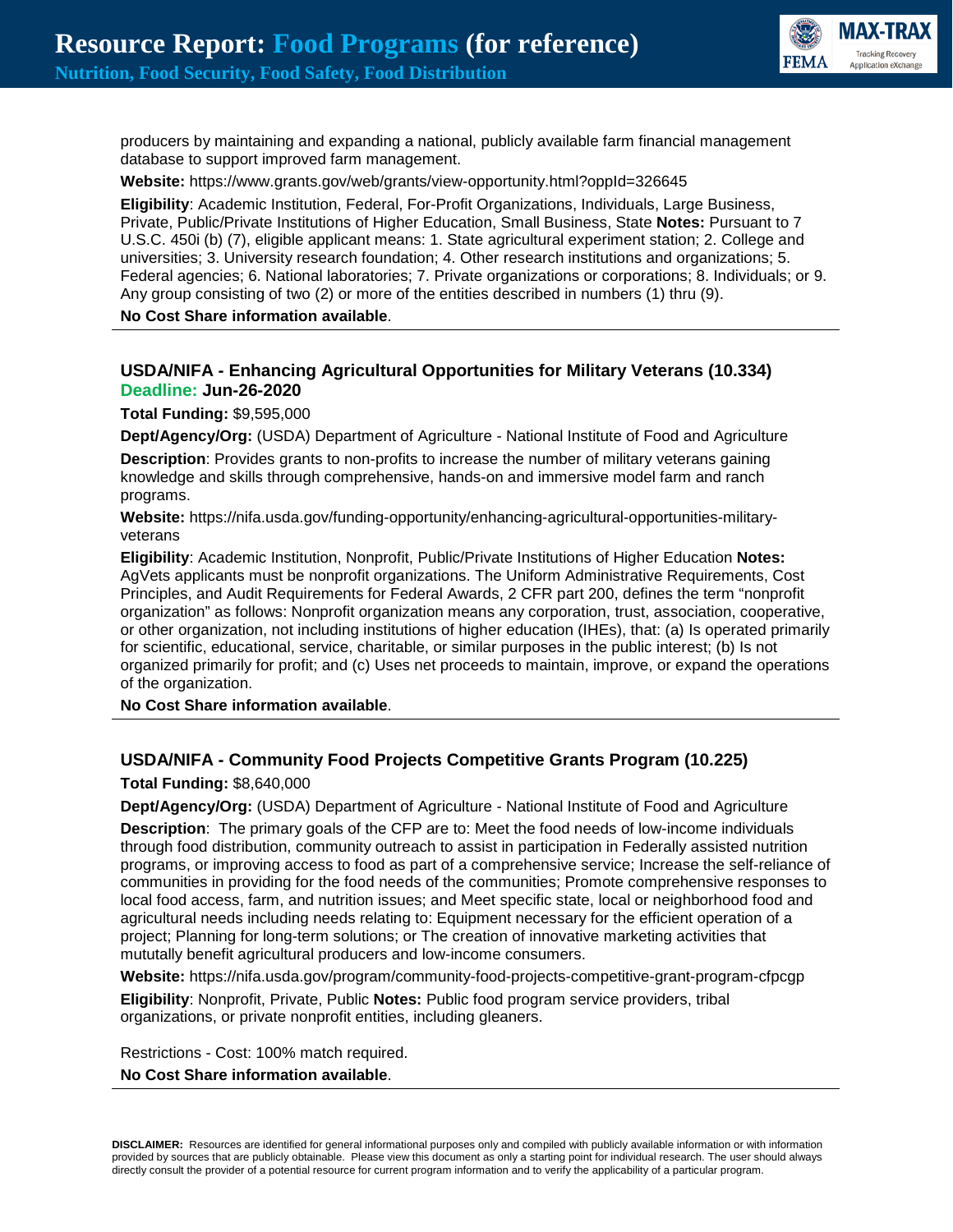

# **USDA/FNS - Child and Adult Care Food Program (20CACFP) (10.536) Deadline: May-22- 2020**

#### **Total Funding:** \$253,600

**Dept/Agency/Org:** (USDA) Department of Agriculture - Food and Nutrition Service

**Description**: Provides reimbursements for nutritious meals and snacks to eligible children and adults who are enrolled for care at participating child care centers, day care homes, and adult day care centers.

#### **Website:** https://www.fns.usda.gov/cacfp

**Eligibility**: Local, Nonprofit, Private, Small Business, State **Notes:** Intended beneficiaries: Child Care Centers, Adult Day Care Centers.

Childcare Centers: Eligible public or private nonprofit child care centers, outside-school-hours care centers, Head Start programs, and other institutions which are licensed or approved to provide day care services may participate in CACFP, independently or as sponsored centers. Contact your state agency for more information.

Adult Day Care Centers: Public or private nonprofit adult day care facilities which provide structured, comprehensive services to nonresidential adults who are functionally impaired, or aged 60 and older, may participate in CACFP as independent or sponsored centers. Contact your state agency for more information.

#### **No Cost Share information available**.

# **USDA/FNS - Farm to School Grantee Gathering (funds for 501c3s) - FY2020 Deadline: May-24-2020**

**Total Funding:** \$450,000

**Dept/Agency/Org:** (USDA) Department of Agriculture - Food and Nutrition Service

**Description**: Selectee will be a non-profit org with established relationships and experience with farm to school stakeholders and farm to school activities.

**Website:** https://www.fns.usda.gov/cfs/farm-school-grant-program

**Eligibility**: Nonprofit **Notes:** Nonprofits having a 501(c)(3) status with the IRS, other than institutions of higher education.

This is a competitive, limited solicitation. The cooperative agreement is only open to nonprofit organizations who have experience successfully implementing large farm to school stakeholder trainings and conferences on a national level. Applicants are required to submit documentation of their 501(c) status with their application.

**No Cost Share information available**.

# **USDA/FNS - (SNAP) Supplemental Nutrition Assistance Program, Process and Technology Improvement (10.580) Deadline: Jun-15-2020**

### **Funding not identified**

**Dept/Agency/Org:** (USDA) Department of Agriculture - Food and Nutrition Service

**Description**: Grants allow applicants to develop and implement supplemental nutrition assistance program simplified application and eligibility determination systems.

**Website:** https://www.grants.gov/web/grants/view-opportunity.html?oppId=326357

**Eligibility**: Academic Institution, Local, Nonprofit, State, Territory, Tribe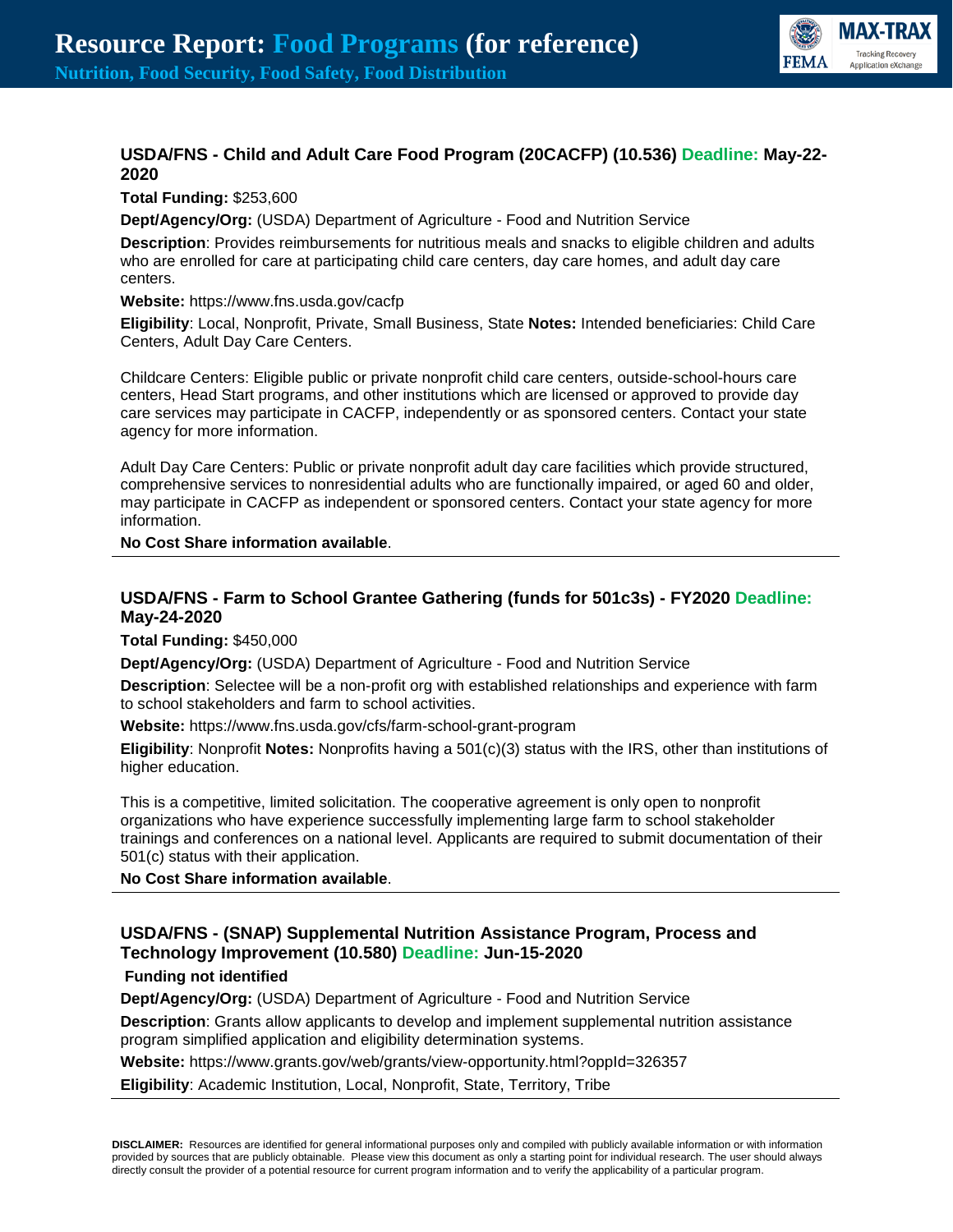

**No Cost Share information available**.

### **USDA/FNS - Food Distribution Program on Indian Reservations (FDPIR) Deadline: Sep-30-2020**

**Total Funding:** \$100,000,000

**Dept/Agency/Org:** (USDA) Department of Agriculture - Food and Nutrition Service

**Description**: Food for Indian reservation households, and to American Indian households residing in approved areas near reservations. Often a SNAP alternative for those without access to SNAP offices or authorized food stores.

**Website:** https://www.fns.usda.gov/fdpir/food-distribution-program-indian-reservations

**Eligibility**: Tribe **Notes:** Income-eligible American Indian and non-Indian households that reside on a reservation and households living in approved areas near a reservation or in Oklahoma that contain at least one person who is a member of a Federally-recognized tribe, are eligible to participate in FDPIR. Households are certified based on income standards set by the Federal government and must be recertified at least every 12 months. Households in which all adult members are elderly and/ordisabled may be certified for up to 24 months. Households may not participate in FDPIR and SNAP in the same month.

**No Cost Share information available**.

### **CARES Act: USDA/FNS - Child Nutrition Programs - FY2020/FY2021**

**Total Funding:** \$8,800,000,000

**Dept/Agency/Org:** (USDA) Department of Agriculture - Food and Nutrition Service

**Description**: For an additional amount for Child Nutrition Programs, \$8,800,000,000 to remain available until September 30, 2021, to prevent, prepare for, and respond to coronavirus, domestically or internationally.

**Website:** https://www.fns.usda.gov/cn

**Eligibility**: Households, Individuals, Local, State, Territory, Tribe **Notes:** SLTTs in partnership with Federal Childhood Nutrition Programs.

**No Cost Share information available**.

### **CARES Act: USDA/FNS - Commodity Assistance Program - FY2020/FY2021**

**Total Funding:** \$450,000,000

**Dept/Agency/Org:** (USDA) Department of Agriculture - Food and Nutrition Service

**Description**: For an additional amount for Commodity Assistance Program, \$450,000,000, to remain available through September 30, 2021, to prevent, prepare for, and respond to coronavirus, domestically or internationally, for the emergency food assistance program.

**Website:** https://www.fns.usda.gov/csfp/commodity-supplemental-food-program

**Eligibility**: Local, State, Territory, Tribe **Notes:** SLTT food and nutrition programs.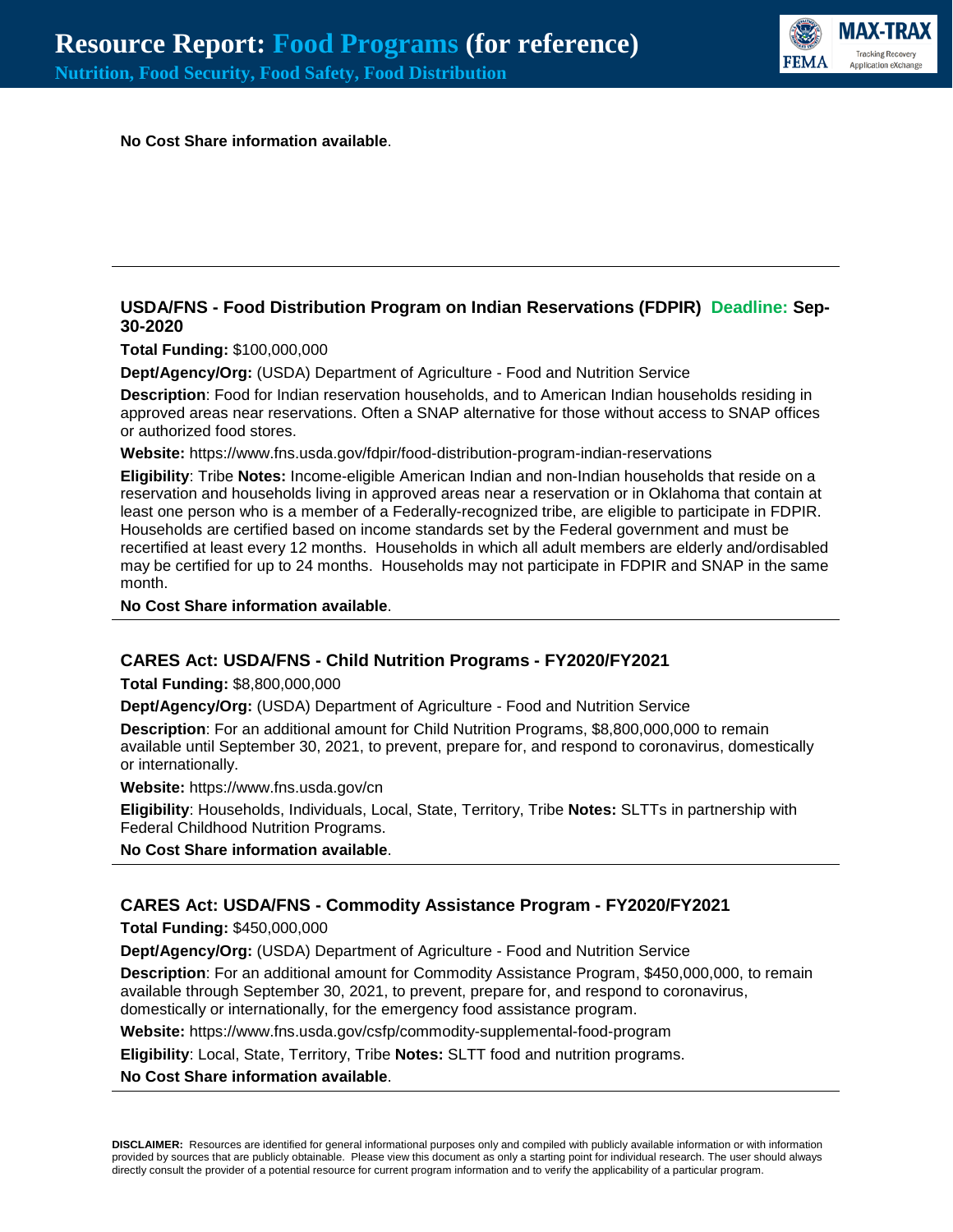

# **CARES Act: USDA/FNS - Supplemental Nutrition Assistance Program (SNAP) - FY2020/FY2021**

**Total Funding:** \$15,810,000,000 **Dept/Agency/Org:** (USDA) Department of Agriculture - Food and Nutrition Service

**Description**: Funds to prevent, prepare for, and respond to coronavirus- including food distribution to Indian Reservations, facility and equipment upgrades.

**Website:** https://fns-prod.azureedge.net/sites/default/files/resource-files/SNAP-COVID-EmergencyAllotmentsGuidance.pdf

**Eligibility**: Households, Individuals **Notes:** States and Commonwealth of the Northern Mariana Islands, Puerto Rico, and American Samoa

Intended Beneficiary: Individuals and Households

**Cost Share Notes:** Benefits are 100 percent Federally funded; and Administrative costs are shared 50/50 with the States operating SNAP

# **Families First Coronavirus Response Act: USDA/FNS - Commodity Assistance Program - FY2020/FY2021**

**Total Funding:** \$400,000,000

**Dept/Agency/Org:** (USDA) Department of Agriculture - Food and Nutrition Service

**Description**: For the Commodity Assistance Program for the emergency food assistance program - for costs associated with the distribution of commodities.

**Website:** https://www.fns.usda.gov/tefap/emergency-food-assistance-program

**Eligibility**: Local, State, Territory, Tribe **Notes:** SLTT food commodities distribution.

**No Cost Share information available**.

# **Families First Coronavirus Response Act: USDA/FNS - Nutrition Assistance Block Grant to Territories (PR, CNMI, AS) - FY2020/FY2021**

**Total Funding:** \$100,000,000

**Dept/Agency/Org:** (USDA) Department of Agriculture - Food and Nutrition Service

**Description**: Secretary of Agriculture to provide grants to US Territories for nutrition assistance in response to a COVID-19. https://www.puertoricoreport.com/house-proposal-includes-100-million-innutrition-funding-for-puerto-rico-other-territories/

**Website:** https://www.fns.usda.gov/disaster/pandemic/covid-19

**Eligibility**: Local, State, Territory, Tribe **Notes:** Commonwealth of the Northern Mariana Islands, Puerto Rico, and American Samoa

Intended Beneficiary: SLTT

**No Cost Share information available**.

### **Families First Coronavirus Response Act: USDA/FNS - Special Supplemental Nutrition Program for Women, Infants and Children (WIC) - FY2020/FY2021 Total Funding:** \$500,000,000

**Dept/Agency/Org:** (USDA) Department of Agriculture - Food and Nutrition Service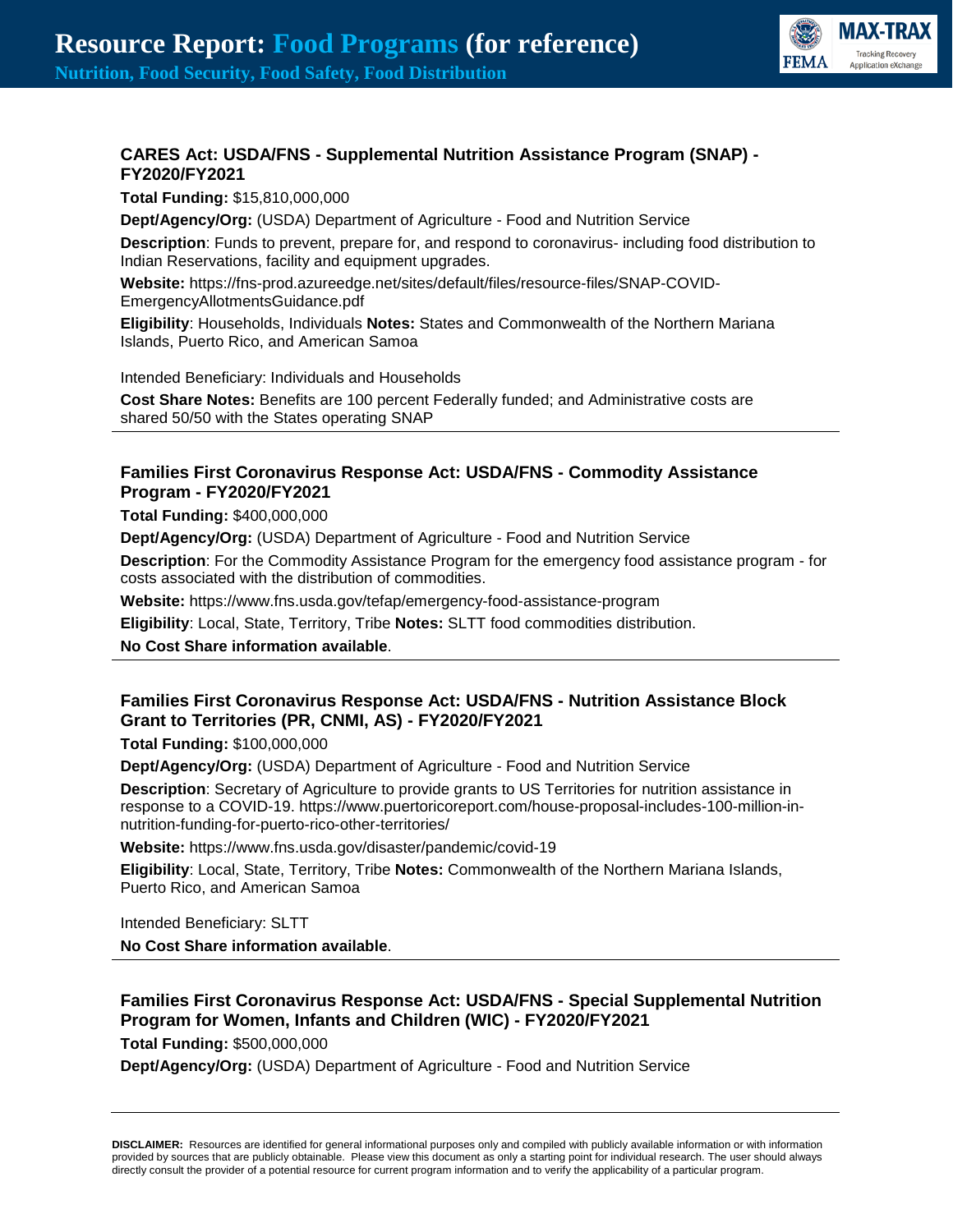

**Description**: For an additional amount for the Special Supplemental Nutrition Program for Women, Infants, and Children due to COVID-19.

**Website:** https://www.fns.usda.gov/wic

**Eligibility**: Local, State, Territory, Tribe **Notes:** Federal grants to states for services for low-income pregnant, breastfeeding, and non-breastfeeding postpartum women, and to infants and children up to age five who are found to be at nutritional risk.

Intended Beneficiary: Individuals and Households

**No Cost Share information available**.

### **USDA/FNS - Farm to School Grant Program**

#### **Funding not identified**

**Dept/Agency/Org:** (USDA) Department of Agriculture - Food and Nutrition Service **Description**: h4. The 2020 Farm to School Grant Request for Applications is Now Closed

The USDA Office of Community Food Systems appreciates the interest shown in the 2020 Farm to School Grants. The Request for Applications is now closed and the application review process is underway. We expect to make award decisions and notify applicants in early summer 2020. +{color:#FF0000}The 2021 Farm to School Grant RFA will be released in the fall of 2020. You may sign up to receive notifications for the Farm to School Grant Program (CFDA number 10.575) at www.grants.gov.{color}+

Section 18 of the Richard B. Russell National School Lunch Act was amended to create a Farm to School Program to:

a. distribute grant funding to improve access to local foods in schools;

b. provide training and technical assistance to improve access to local foods in schools; and,

c. disseminate research and data on existing programs and opportunities for expansion.

In FY2019 & FY 2020, Office of Community Food Systems (OCFS) released approximately \$7.5 million to help reach more communities seeking to incorporate local products into the school meal programs, integrate agricultural education into the classroom, and cultivate and expand school gardens.

**Website:** https://www.fns.usda.gov/cfs/farm-school-grant-program **Eligibility**: Local, Nonprofit, Private, Public, State See website for additional eligibility information. **No Cost Share information available**.

### **USDA/FNS - Food Distribution Programs (10.565)**

**Funding not identified**

**Dept/Agency/Org:** (USDA) Department of Agriculture - Food and Nutrition Service **Description**: Commodity processing, CSFP, DoD Fresh Produce, Food Distribution DA, FDP Indian Reservations, NSIP, Schools/CNPs, and TEFAP.

**Website:** https://www.fns.usda.gov/fdd/food-distribution-programs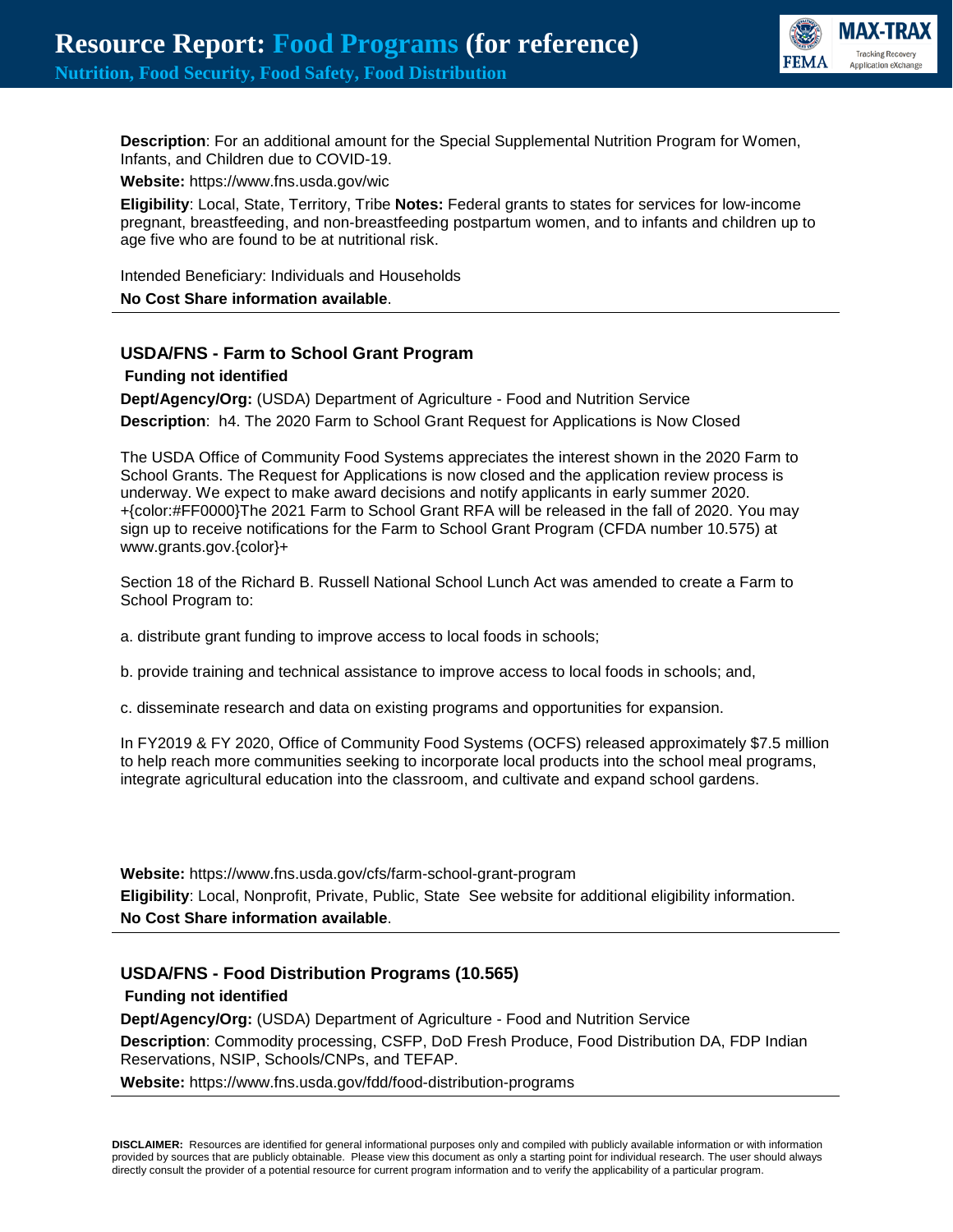**MAX-TRAX Tracking Recoven FEMA** 

**Eligibility**: Federal, Local, Nonprofit, State **Notes:** States and federal agencies designated as distributing agencies by a proper legal authority may receive and distribute donated foods. School and other child-feeding programs are eligible if certain criteria concerning facilities, meal content, meal charges, etc., are met. Charitable institutions are eligible to the extent that needy persons are served. Local governments, schools, other child nutrition organizations, nonprofit summer camps for children, and charitable institutions must submit applications for participation to state distributing agencies. Elderly nutrition programs (funded under Title III of the Older Americans Act of 1965) must apply to the State Agency on Aging for commodities and elderly nutrition programs for Indians on reservations (funded under Title VI of the Older Americans Act) must apply to FNS Regional Offices for commodities.

**No Cost Share information available**.

### **USDA/FNS: Coronavirus Pandemic EBT (P-EBT)**

#### **Funding not identified**

**Dept/Agency/Org:** (USDA) Department of Agriculture - Food and Nutrition Service

**Description**: With FNS approval, Pandemic EBT (P-EBT) benefits are available for Supplemental Nutrition Assistance Program (SNAP) and non-SNAP households with children who have temporarily lost access to free or reduced-price school meals due to the pandemic.

**Website:** https://www.fns.usda.gov/snap/state-guidance-coronavirus-pandemic-ebt-pebt

**Eligibility**: Households

**No Cost Share information available**.

#### **USDA/FNS: The Emergency Food Assistance Program (TEFAP)**

**Total Funding:** \$391,000,000

**Dept/Agency/Org:** (USDA) Department of Agriculture - Food and Nutrition Service

**Description**: The Emergency Food Assistance Program (TEFAP) is a federal program that helps supplement the diets of low-income Americans, including elderly people, by providing them with emergency food assistance at no cost.

**Website:** https://www.fns.usda.gov/tefap/applicant-recipient

**Eligibility**: State

**No Cost Share information available**.

### **CARES Act: USDA/APHIS - Salaries and Expenses - FY2020/FY2021**

**Total Funding:** \$55,000,000

**Dept/Agency/Org:** (USDA) Department of Agriculture - Animal and Plant Health Inspection Service

**Description**: Funds to prevent, prepare for, and respond to coronavirus, domestically or internationally, including for necessary expenses for salary costs associated with the Agriculture Quarantine and Inspection Program.

**Website:** https://www.aphis.usda.gov/aphis/ourfocus/animalwelfare

**Eligibility**: Federal **Notes:** SLTT related activities of the Animal and Plant Health Inspection Service. **No Cost Share information available**.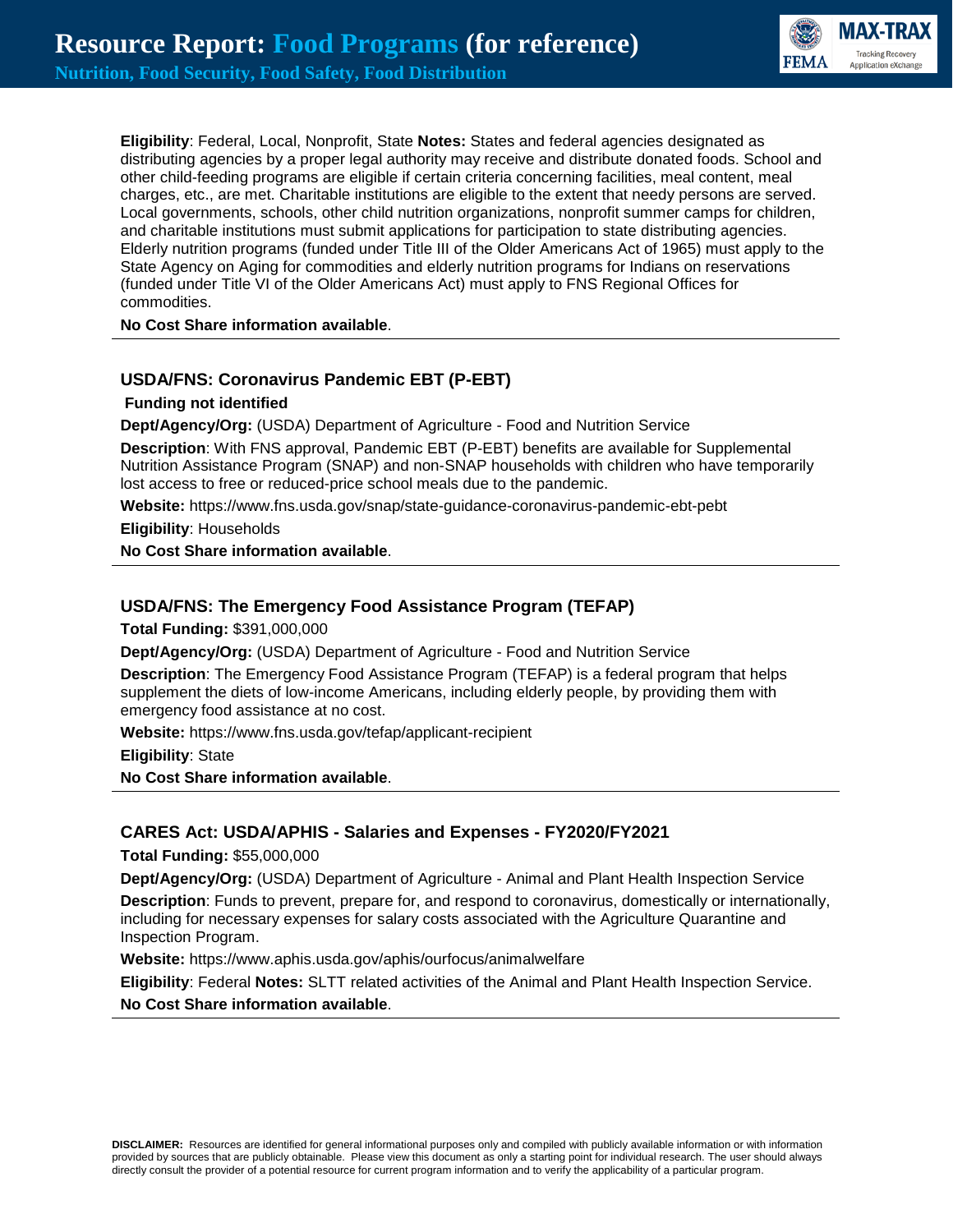

# **USDA/AMS - FY20 Farmers Market Promotion Program (10.175) Deadline: May-26-2020**

**Total Funding:** \$13,500,000

**Dept/Agency/Org:** (USDA) Department of Agriculture - Agricultural Marketing Service

**Description**: Farmers Market Promotion Program (FMPP) grants are to develop, coordinate, and expand direct producer to consumer markets to increase access to, and availability of, regionally produced agricultural products.

**Website:** https://www.ams.usda.gov/services/grants/fmpp

**Eligibility**: For-Profit Organizations, Local, Nonprofit, Tribe **Notes:** 1. Agricultural Business or Cooperatives.

- 2. Producer Networks or Association.
- 3. Community Supported Agriculture (CSA) Network or Associations.
- 4. Food Council.
- 5. Local Government.
- 6. Nonprofit Corporations.
- 7. Public Benefit Corporation.
- 8. Economic Development Corporation.
- 9. Regional Famers Market Authority.
- 10. Tribal Government.

**Cost Share Notes:** Matching funds of 25% of the Total Federal portion of the grant is required.

### **USDA/AMS - Local Food Promotion Program (10.175) Deadline: May-26-2020**

**Total Funding:** \$13,500,000

**Dept/Agency/Org:** (USDA) Department of Agriculture - Agricultural Marketing Service

**Description**: The goal of LFPP is to develop, coordinate, & expand local & regional food business enterprises to help increase access to and availability of locally & regionally produced agricultural products.

**Website:** https://www.ams.usda.gov/services/grants/lfpp

**Eligibility**: Local, Nonprofit, Public, Tribe **Notes:** 1. Agricultural Business or Cooperatives.

- 2. Producer Networks or Association.
- 3. Community Supported Agriculture (CSA) Network or Associations.
- 4. Food Council.
- 5. Local Government.
- 6. Nonprofit Corporations.
- 7. Public Benefit Corporation.
- 8. Economic Development Corporation.
- 9. Regional Famers Market Authority.
- 10. Tribal Government.

The applicant may subcontract or subaward with partners and collaborators. Partners and collaborators may come from private or public, for-profit or nonprofit entities.

**Cost Share Notes:** This funding opportunity requires matching funds from non-Federal sources in the form of cash and/or in-kind contributions in an amount equal to 25 percent of the total Federal portion of the grant. There is no competitive advantage for an applicant to provide a cost share or match that exceeds the required amount. If the project is selected for funding, any exceeding amount will be considered voluntary and must be documented and secured at the time of the award.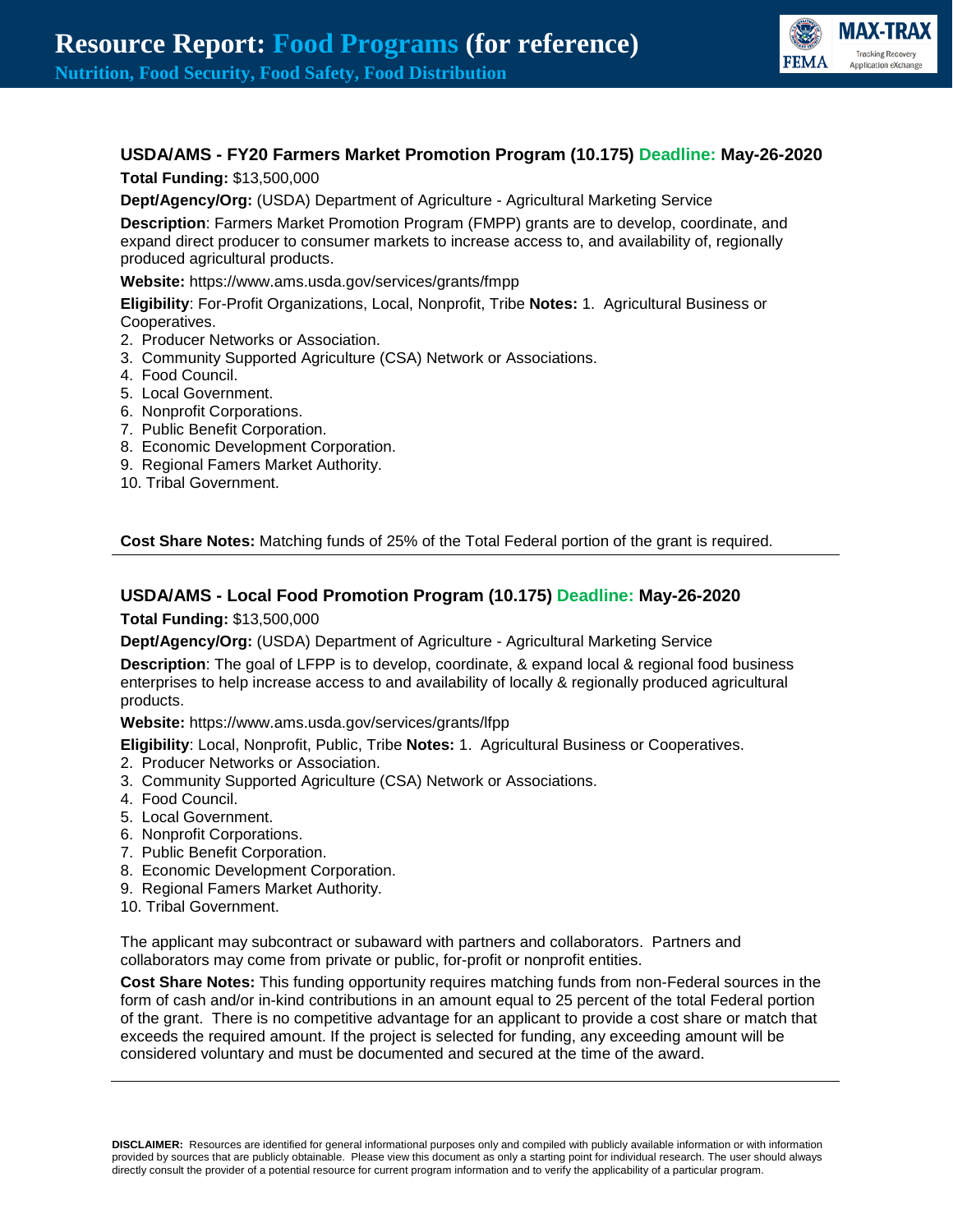

Indirect costs may count toward your match. Applicants cannot use program income or any other Federal funds as a match or cost share.

# **USDA/AMS - Coronavirus Food Assistance Program (CFAP) (FY2020) Deadline: Jul-13- 2020**

**Total Funding:** \$19,000,000,000

**Dept/Agency/Org:** (USDA) Department of Agriculture - Agricultural Marketing Service

**Description**: Use of coronavirus Supplemetal funding for direct support to Farmers and Ranchers and support distribution of perishable foods. (Produce, Dairy, Meat, etc.)

**Website:** https://www.fns.usda.gov/news-item/usda-022220

**Eligibility**: Federal, Local, State, Territory, Tribe

**No Cost Share information available**.

# **CARES Act: USDA/AMS - Food Safety and Inspection Service - FY2020/FY2021**

**Total Funding:** \$33,000,000

**Dept/Agency/Org:** (USDA) Department of Agriculture - Agricultural Marketing Service

**Description**: Coronavirus funds in support of temporary and intermittent workers, relocation of inspectors, costs of overtime inspectors under the Federal Meat Inspection Act, the Poultry Products Inspection Act, and the Egg Products Inspection Act.

**Website:** https://www.fsis.usda.gov/wps/portal/fsis/home

**Eligibility**: Federal, Local, State, Territory, Tribe **Notes:** SLTT related activities of federal food safety and marketing programs.

**No Cost Share information available**.

# **Families First Coronavirus Response Act: USDA/AMS - USDA Food Box Distribution Program - FY2020**

**Total Funding:** \$3,000,000,000

**Dept/Agency/Org:** (USDA) Department of Agriculture - Agricultural Marketing Service **Description**: USDA is exercising authority under the Families First Coronavirus Response Act to purchase and distribute up to \$3 billion of agricultural products to those in need.

**Website:** https://www.ams.usda.gov/selling-food-to-usda/usda-food-box-distribution-program

**Eligibility**: Large Business, Private, Small Business See website for additional eligibility information. **No Cost Share information available**.

### **USDA - Healthy Food Financing Initiative Technical Assistance**

**Funding not identified**

**Dept/Agency/Org:** (USDA) Department of Agriculture

**Description**: Technical Assistance (TA) will be available to eligible organizations that are planning a food retail or enterprise project that aligns with the goals of America's Healthy Food Financing Initiative.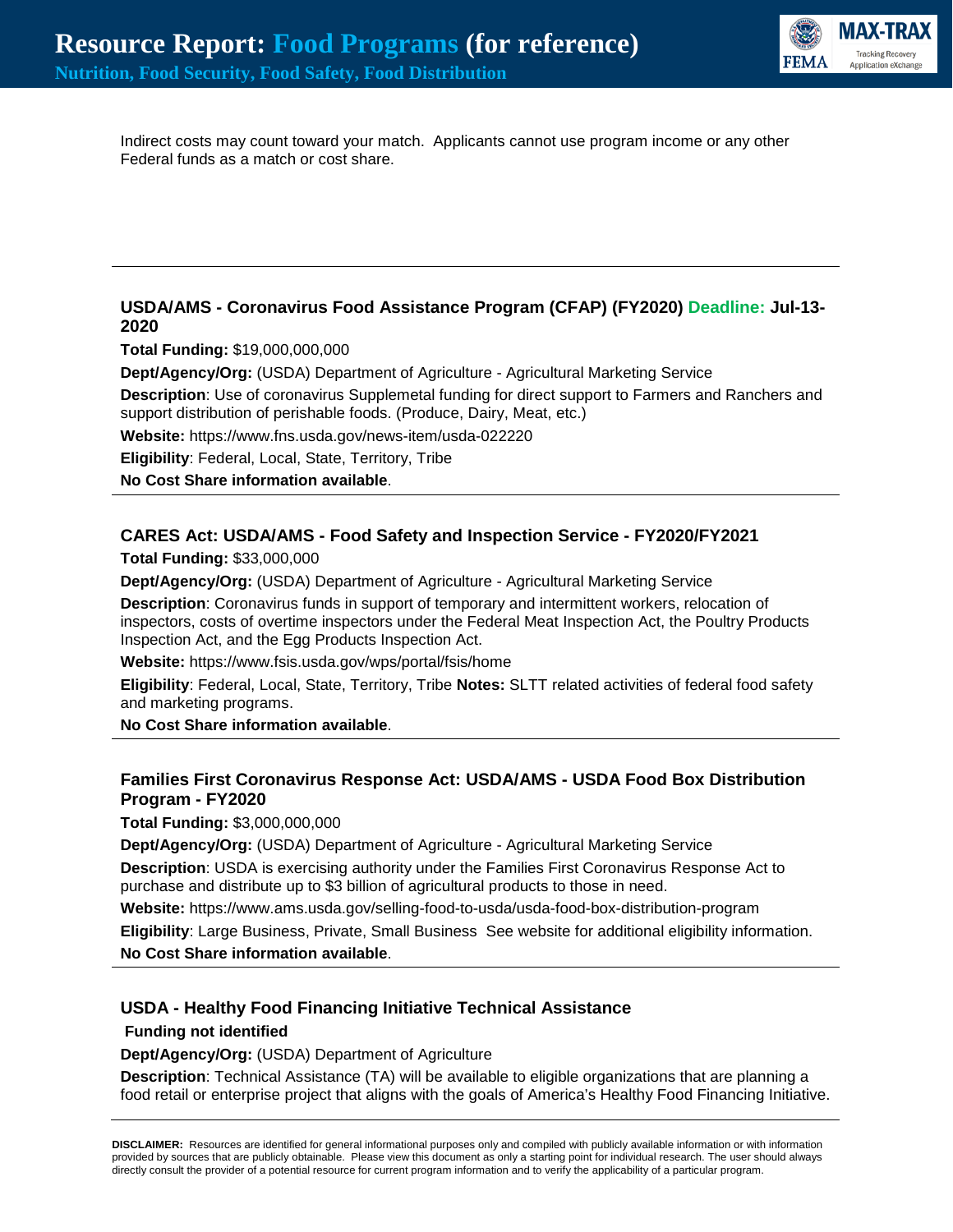

#### **Website:** https://www.investinginfood.com/technical-assistance/

**Eligibility**: For-Profit Organizations, Large Business, Local, Nonprofit, Private, Public, Small Business, State, Territory, Tribe **Notes:** For-profit businesses, cooperative businesses, nonprofit organizations, and state, local, and tribal governments and governmental agencies will be eligible to apply.

To be eligible for assistance, applicants must propose a project that:

- Plans to expand or preserve the availability of staple and perishable foods in underserved areas with low and moderate-income populations; and

- If the project involves retail sales, accepts benefits under the Supplemental Nutrition Assistance Program (SNAP) established under the Food and Nutrition Act of 2008 (7 USC 2011 et. Seq.).

#### **No Cost Share information available**.

#### **Children's Fund of School Psychology, Inc. - Basic Needs Grants**

**Funding not identified**

**Dept/Agency/Org:** (NGO) Non-Governmental Organizations

**Description**: Small grants designed to meet the specific needs of children and youth that are not currently being met; i.e. clothing, food, eyeglasses, school supplies, dental work.

**Website:** https://www.childrensfundofschoolpsychology.org/grants

**Eligibility**: Households, Individuals, Local, Nonprofit See website for additional eligibility information.

**No Cost Share information available**.

#### **ConAgra Feeding Children Better Foundation**

#### **Funding not identified**

**Dept/Agency/Org:** (NGO) Non-Governmental Organizations

**Description**: The ConAgra Foods Foundations seek to help kids and families get access to food and facts about food to live active, healthful lives. The foundation administers three primary programs:

Nourish Today, Flourish Tomorrow: Partners with qualified nonprofit organizations that work in the core focus areas of child hunger and nutrition education. ConAgra does not accept unsolicited proposals in this program.

Community Impact Grants: Funds nonprofits working in the same areas of hunger relief and nutritional education. ConAgra provides about 30 grants each year in this category.

Nourish our Community Grants: Funds local nonprofit organizations that are recommended by ConAgra employees and that are located in the communities where the employees live and work. Applications for these grants are only accepted with nominations by employees.

ConAgra Foods Foundation is dedicated to effectively working with grassroots organizations to address child hunger and nutrition education needs in local communities. Since 2009, the Foundation has invested more than \$1.4 million in 35 nonprofits across the country through the Community Impact Grants Program. We have learned a tremendous amount about program design, strategy, and best practices for delivering high-quality, innovative solutions for communities in the fight against child hunger. The Foundation will use the next year to evaluate and reassess the Community Impact Grants Program.

**Website:** http://www.conagrabrands.com/our-company/corporate-social-responsibility/conagra-brandsfoundation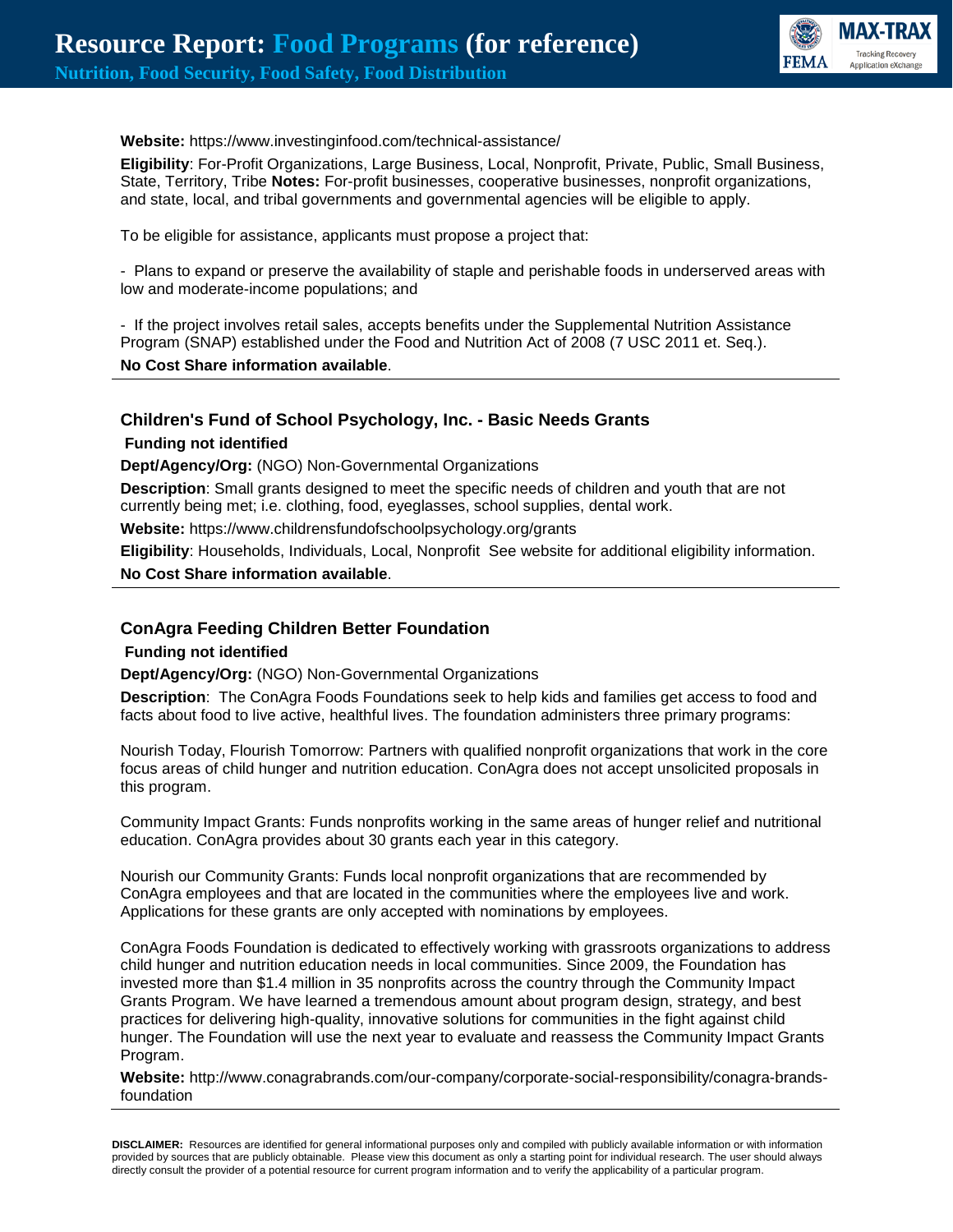

**Eligibility**: Local, Nonprofit **Notes:** U.S. based nonprofit charitable/educational organizations with federal tax exemption under Section 501(c)(3) of the Internal Revenue Code. Religious organizations (such churches, mosques, and synagogues) may qualify only if their outreach programs are offered to the general population, regardless of religious affiliation; and they have established a separate 501(c)(3) organization to operate the funded program(s).

#### **No Cost Share information available**.

### **Feeding America: Covid-19 Response**

#### **Funding not identified**

**Dept/Agency/Org:** (NGO) Non-Governmental Organizations

**Description**: Supporting food banks, school lunch programs, emergency food boxes, distribution of food and household items.

**Website:** https://www.feedingamerica.org/take-action/coronavirus

**Eligibility**: Individuals, Local, Nonprofit **Notes:** Food bank locations and eligibility information can be found at: https://www.feedingamerica.org/find-your-local-foodbank

**No Cost Share information available**.

# **No Kid Hungry: Coronavirus Emergency Grants through "2020 Share Our Strength" Funding not identified**

**Dept/Agency/Org:** (NGO) Non-Governmental Organizations

**Description**: "One Billion Meals" helping schools and community groups find new ways to feed kids from school affected by COVID-19.

**Website:** https://www.nokidhungry.org/blog/heres-how-youre-supporting-hungry-kids-affectedcoronavirus-state

**Eligibility**: Academic Institution, Local, Nonprofit, Tribe See website for additional eligibility information.

**No Cost Share information available**.

### **Save the Children: COVID-19 Program [partnering with No Kid Hungry]**

### **Funding not identified**

**Dept/Agency/Org:** (NGO) Non-Governmental Organizations

**Description**: Related links:

https://www.savethechildren.org/us/about-us/media-and-news/2020-press-releases/savewithstorieshelps-coronavirus-response

https://www.instagram.com/SavewithStories/

https://www.savethechildren.org/us/about-us/media-and-news/2020-press-releases/save-the-childrenlaunches-covid-19-appeal

https://www.savethechildren.org/us/what-we-do/emergency-response/coronavirus-outbreak https://www.nokidhungry.org/coronavirus-grant-request

**Website:** https://resourcecentre.savethechildren.net/library/save-childrens-covid-19-programframework-and-guidance-and-companion-pieces

**Eligibility**: Academic Institution, Households, Individuals, Nonprofit, Tribe See website for additional eligibility information.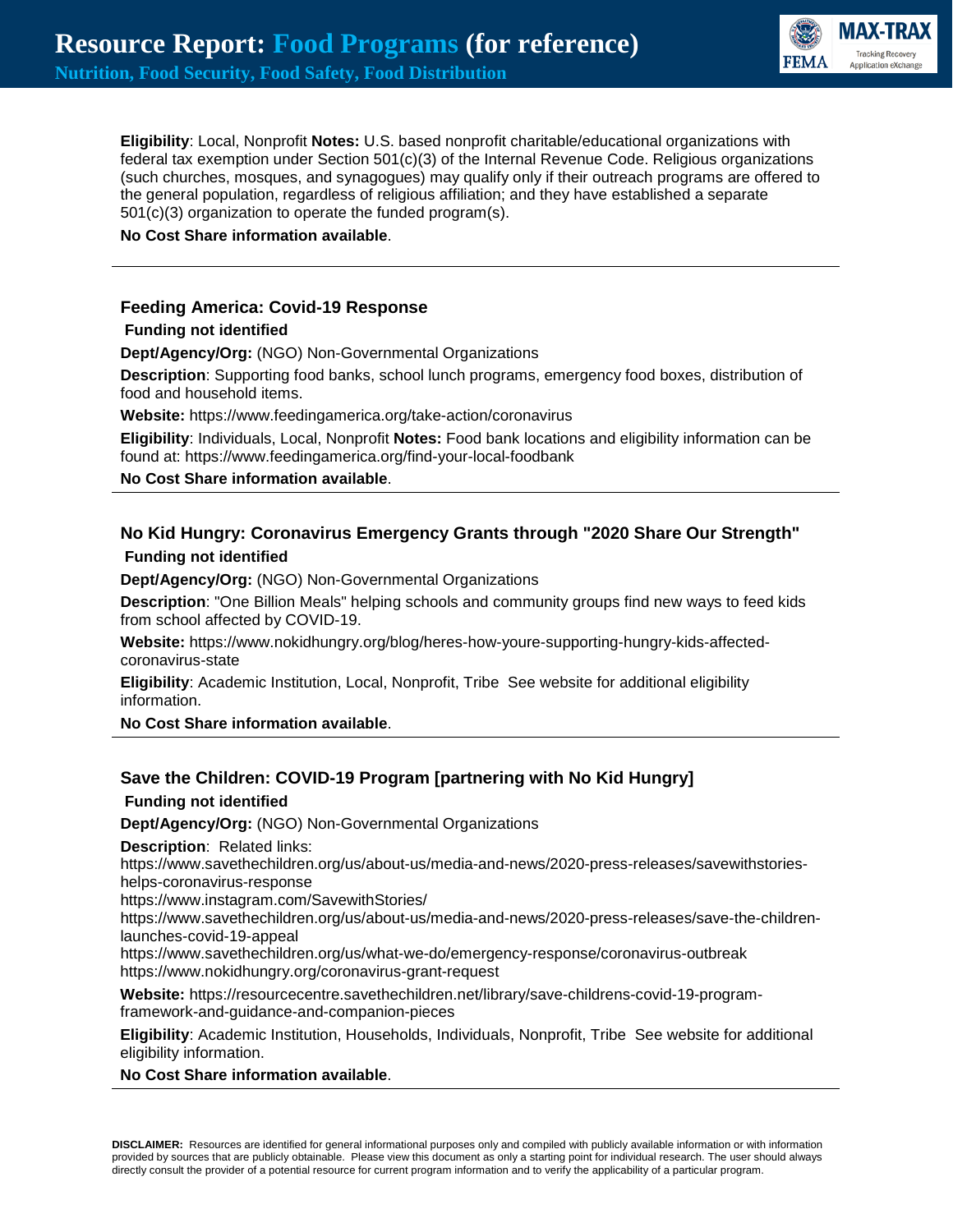

# **Scherman Foundation Rosin Fund - Environmental Program Grant**

**Funding not identified**

**Dept/Agency/Org:** (NGO) Non-Governmental Organizations

**Description**: Supporting projects focused on new paradigms in sustainable urbanism.

**Website:** http://scherman.org/how-to-apply-for-a-grant/

**Eligibility**: Nonprofit **Notes:** All applicants must be exempt from income taxes under section 501(c)(3) of the Internal Revenue Code.

Some programs have deadlines and some program areas accept applications on a rolling basis. **No Cost Share information available**.

# **The Salvation Army - Emergency Disaster Services**

**Funding not identified**

**Dept/Agency/Org:** (NGO) Non-Governmental Organizations

**Description**: In partnership with other agencies offerings 7 services: training, food service, emotional/spiritul care, emergency communications, disaster social services, donations management, disaster recovery.

**Website:** https://disaster.salvationarmyusa.org/

**Eligibility**: Households, Individuals, Local, Nonprofit See website for additional eligibility information. **No Cost Share information available**.

# **Information Resources**

# **FDA - Food Safety and the Coronavirus Disease**

**Department/Agency/Organization:** Major Independent Agencies

**Description**: Resources available to industry members and consumers on Coronavirus Disease 2019 (COVID-19) and food safety.

**Website:** https://www.fda.gov/food/food-safety-during-emergencies/food-safety-and-coronavirusdisease-2019-covid-19#precautions

**Eligibility**: Anyone

No additional eligibility information is available.

# **USDA/FNS - Food Distribution Contacts**

**Department/Agency/Organization:** (USDA) Department of Agriculture

**Description**: List of food distribution contacts for the USDA Food and Nutrition Service.

**Website:** https://www.fns.usda.gov/fdd/food-distribution-contacts

**Eligibility**: Anyone

**Notes:** Open to anyone.

None.